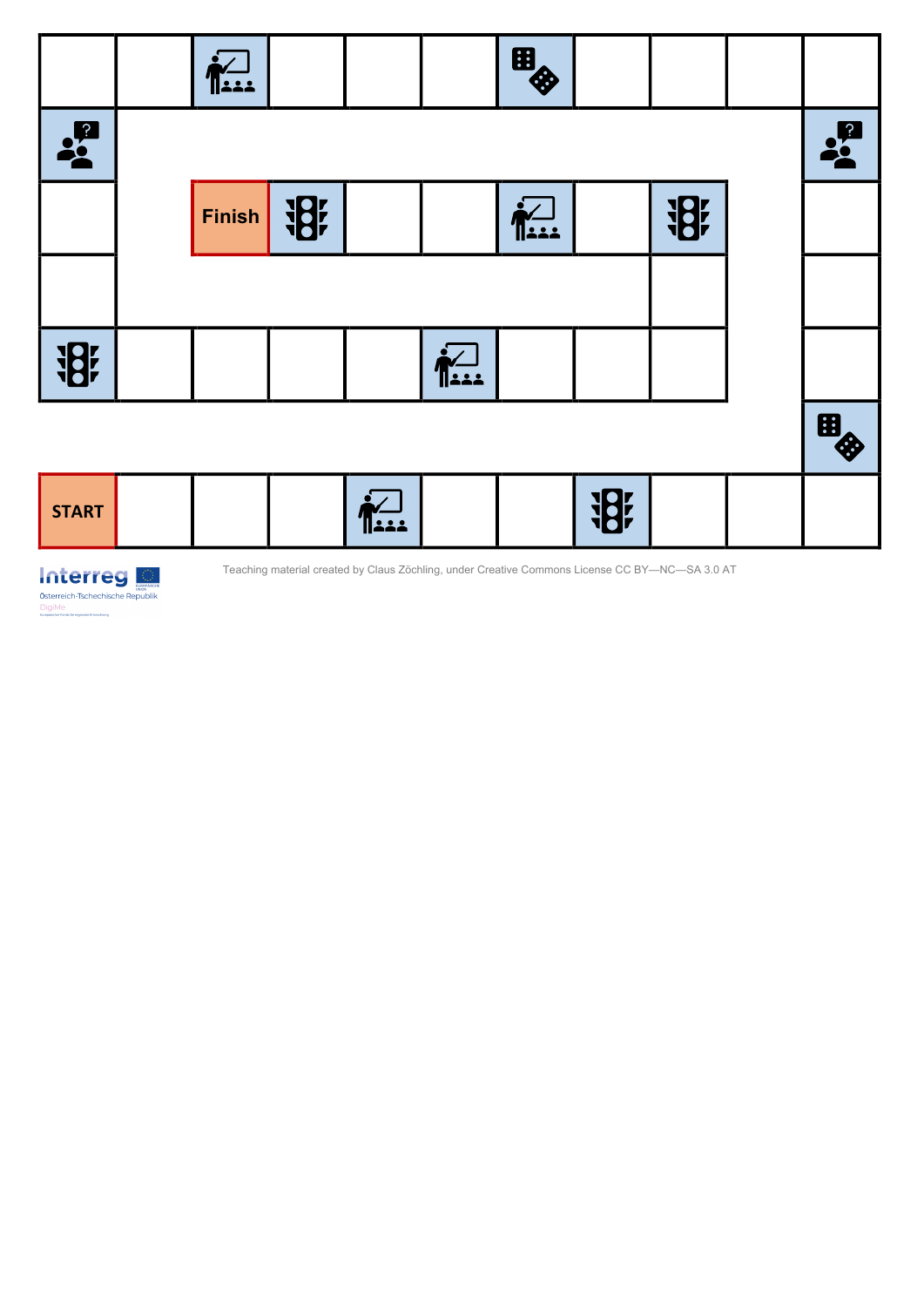

The players roll the die in turns and move their tokens forward by the number of squares indicated by the die. If the move ends on a square with a symbol, the respective actions must be carried out. The player who reaches the finishing square first, wins. The finishing square must be reached with a precise roll. If the rolled number is too high, the player's token remains on the current square and the next player takes their turn.

If the token lands on the shaft of an arrow, it must be moved to the tip.



If the token lands on this square, a card must be drawn, and the question answered. The answer will be checked by your teacher. If the answer is not correct, your token must be moved back by 6 squares.



The traffic light shows red. This means, you have to skip your next turn.



If the token lands on this square, you are allowed to roll again.



On this square, you receive a joker. This means, you can, but don't have to, ask one of your fellow students for help to answer the next question. If the answer is correct, your helper may move forward by 5 squares.



Teaching material created by Claus Zöchling, under Creative Commons License CC BY—NC—SA 3.0 AT